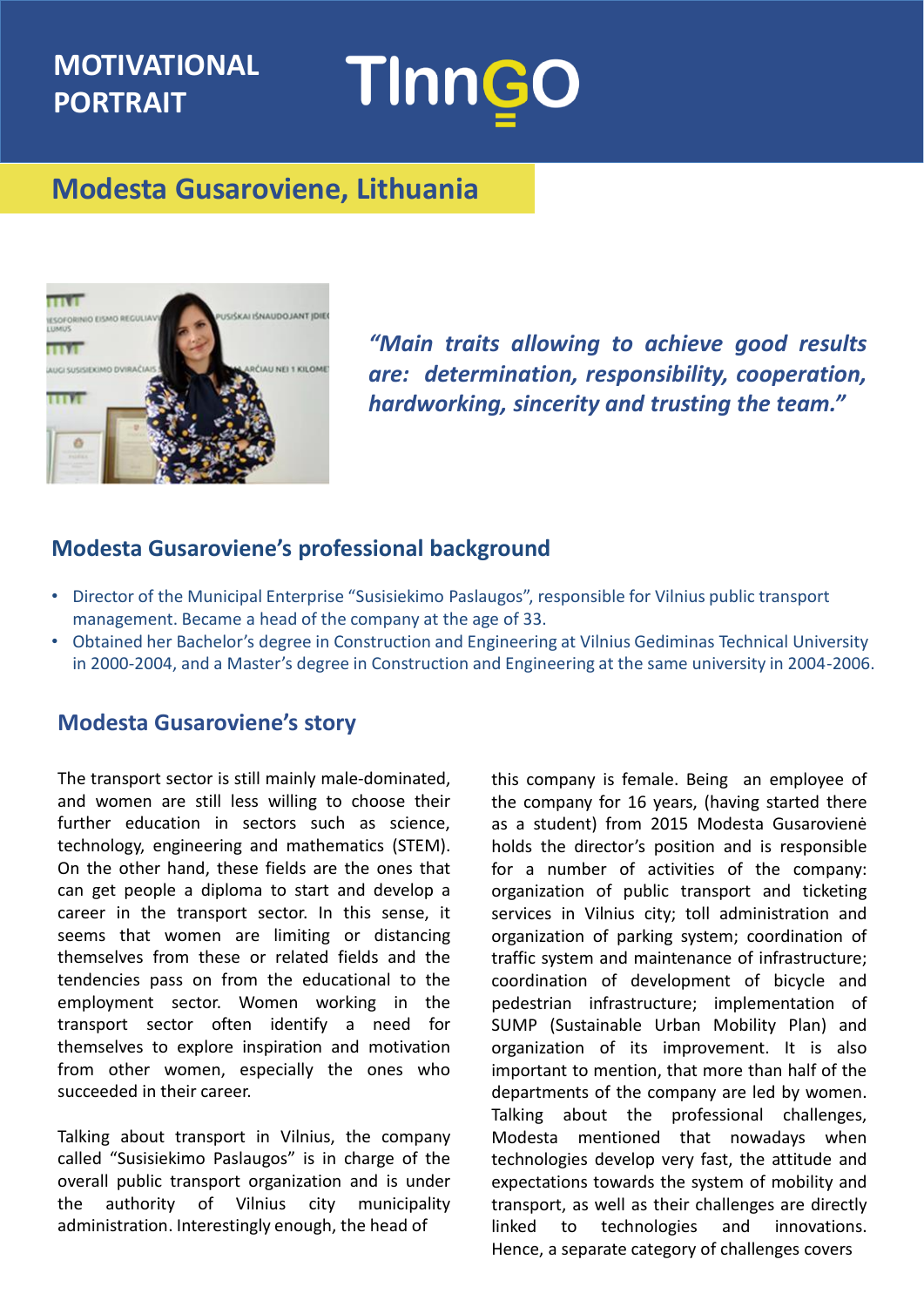installation, maintenance, supervision and usage of any intelligent solution systems which are an inseparable part of the development and expansion of the improvement of the services. According to Mrs. Gusarovienė, there are 180 employees in the company and approximately 46 percent of the staff is female. Fig. 22 shows the evolution of gender balance within the company, in the period 2015 - 2019.



Fig. 22. Gender balance of employees in the period of 2015-2019 (%) – Susisiekimo Paslaugos Source: Susisiekimo Paslaugos

A list of successful examples contributing to the quality services of public transport in Vilnius are:

- **Optimization of public transport routes in 2013**: hierarchical network of Vilnius public transport routes was introduced including 6 bus rapid transit routes, main and incoming routes.
- **The active participation in the initiation of Vilnius public transport fleet renewal**. For this reason public tenders were announced, EU funds were used to purchase new trolleybuses. At the end of 2019, there were 318 new (more than a half of all transport vehicles) public transport vehicles operating on Vilnius streets.
- **Expansion of public transport tickets purchase network**: major retail chains have joined the ticket purchase system.
- **The "Park and Ride" (P&R) system** was introduced in 2017. There are 4 such spaces at the moment, and further expansion is being planned.
- **Active participation in preparation of Vilnius city SUMP in 2017**. The historical plan was approved by the city council in December 2018.
- **Coordination of bike and pedestrian infrastructure**. In 2015-2019, 80 km of new bike paths were constructed in Vilnius city.



• **The expansion of m.Parking app** (payment for parking) into other cities of Lithuania (Kaunas, Klaipėda, and Trakai).

There are several examples proving that implemented programs have positively affected the company's development, bringing huge value to the City:

- **The m.Parking app** (payment for parking) is being used by 252 thousand of unique users. In comparison with parking slot machines, the app is much more popular and even 85 percent of all toll is being gathered via the mobile app. It is almost 15 percent cheaper solution than the parking slot machines.
- **Another mobile app – m.Ticket** is being used by 137 thousand unique users for the purchase of Vilnius public transport tickets. This modern channel for selling public transport tickets is much cheaper and it saves around 90 thousand Euro per year.
- **After renewal of traffic lights control software in 2018**, the traffic jams in the morning start 11 minutes later, and they have shortened by 5 minutes.
- **After implementation of an internal document administration system in 2017**, the company significantly reduced usage of paper, while at the same time - control of tasks has become more efficient.

Talking about her personal experience as a female leader, Mrs. Gusarovienė identified the main traits allowing the achievement of good results as: determination, responsibility, cooperation, hardworking, sincerity and trusting the team. When asked whether she had experienced any difficulties in her professional development, she listed the following critical characteristics allowing her to overcome the difficulties: participation, diligence, curiosity, team work and cooperation. These traits have contributed to Mrs. Gusarovienė's successful career development. Unlike some common opinions,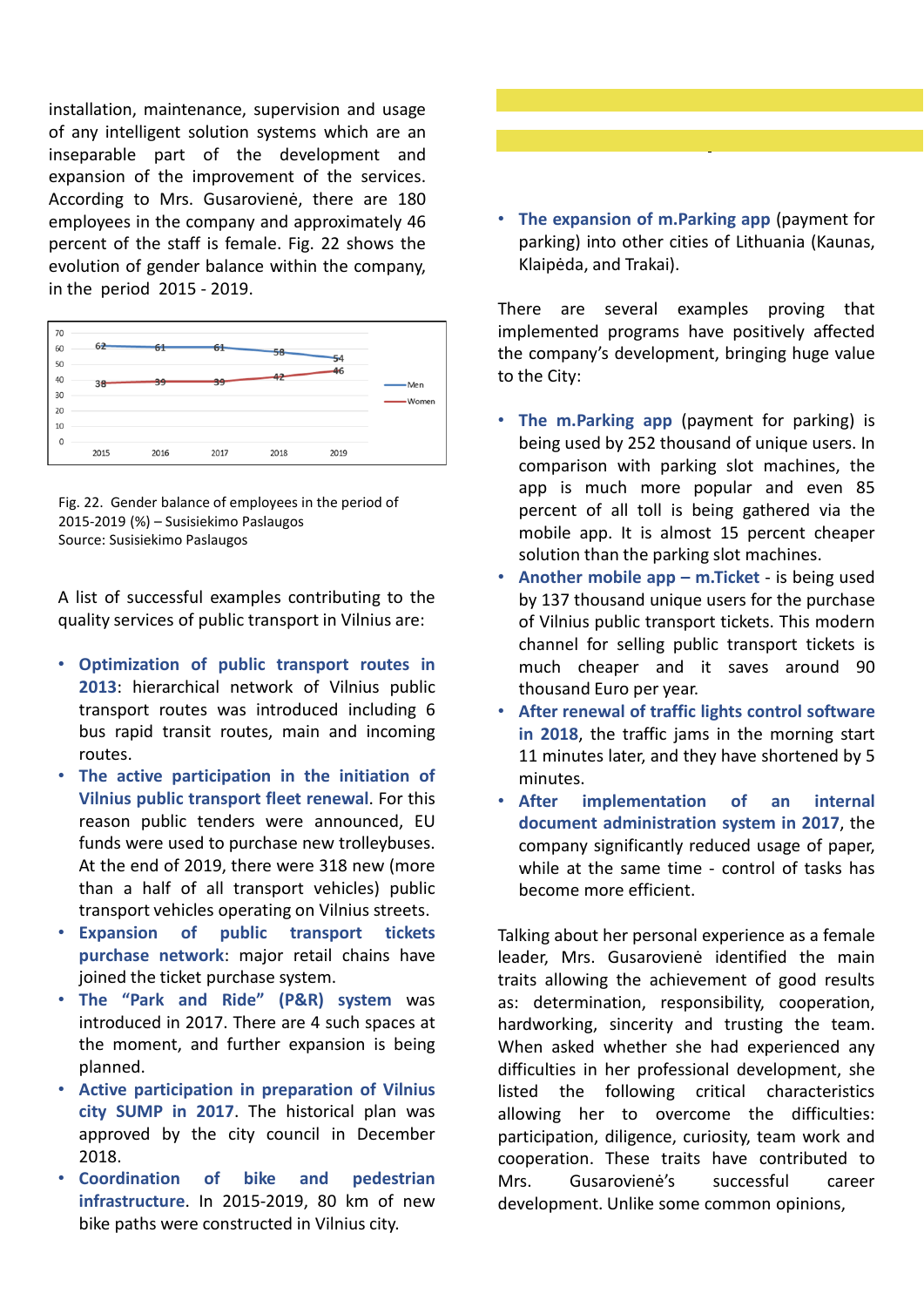our interviewer did not have the slightest suspicion that Mrs. Gusarovienė's career development could have been in any way affected by the gender issue. As for the stereotype related experience, Mrs. Gusarovienė said she had never felt any advantages or disadvantages for being a woman. She has always believed in her work and knowledge. However, Mrs. Gusarovienė said that she had felt certain barriers because of her young age. According to her, more time and energy was dedicated to prove to other leaders and partners that they could trust her – as a young leader of the company. According to her, the main factors and personal traits for success were: knowledge, constant improvement, involvement, diligence, responsibility and openness.

### *"It is important to see difficulties not only as problems, and regard them instead as new challenges which one can solve and treat as critical material for learning something that could be adapted in the future.''*

Asked about the company's input into developing 'gender-smart mobility' , Modesta listed a few of the main factors - and emphasized that the services of "Susisiekimo Paslaugos" had been designed for everyone:

- A lot of attention is dedicated for cultivating awareness of the society. A list of social campaigns is being annually organized. Their aim is to identify and pay more attention to people who need more respect and consideration from the society. The company has spread plenty of educational films and videos promoting respect for seniors, pregnant women, and people with disabilities.
- The vehicles of the public transport fleet are constantly renewed so that travelling for people with disabilities, parents with baby strollers is as comfortable as possible. At present, 70 percent of the public transport vehicles in Vilnius city are low-floored.

• A year ago a social project "the transport voice" was launched. It is an innovative solution for people with visual impairment. 580 public transport stops were equipped with special IT tools, which allow people with visual impairment to use a special mobile app. The application sends some information to its users, e.g., number of a bus or a trolleybus which arrived to a certain stop.

According to Mrs. Gusarovienė, there are no universal solutions regarding measures that entrepreneurs, companies and politicians could use to address and encourage the development of smart mobility, social and financial equality. She is absolutely convinced that the best measure for encouraging gender equality in every sphere of life and for demolishing still existing stereotypes is education of the society and sharing the best examples. She proudly boasts about her company's achievements in the field of equal opportunities. These achievements were awarded with three "Wings of Equal Opportunities" out of total three possible awards (an award initiated by the Ombudsman's Office for Equal Opportunities). This means that the company is quite proactive and voluntarily implements initiatives targeted at promoting equal opportunities and diversity and has created an organizational culture that stimulates equal opportunities. The important thing is, that both employees and employers are equally involved in the activities and initiatives related to equal rights.

When asked to give advice for women making a career in the fields of transport and smart mobility, Modesta emphasized the importance of not underestimating one's own abilities, being self-assured, relying on your individual skills and knowledge. Moreover, having a motivated and reliable team is crucial during challenging times.